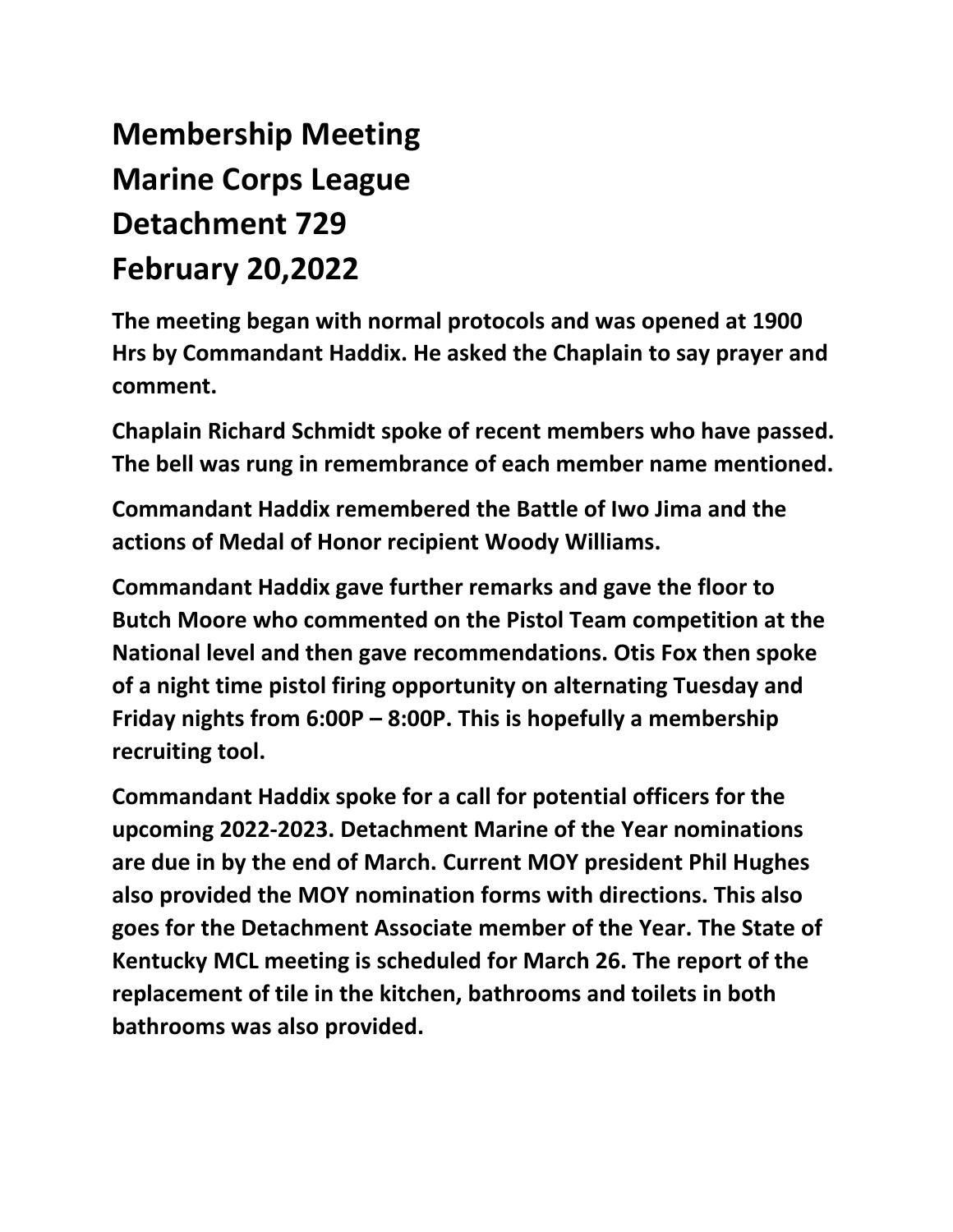**Next on the agenda was a report of the disbursement of funds by the Gaming Committee by Past Junior Commandant Jerry McCandless. He mentioned that \$3,000 has been provided to the following: Semper Fi Fund, Veterans Club, Warrior Enrichment, Camp Hero, Operation Standdown, Woody Williams fund and \$10.000 for the Veterans Home rebuild which has not yet been used.**

**Minutes of the previous members meeting were approved.** 

**Officer Reports:**

**Sr. Vice Mike Smith commented on the success of the recent Breakfast for members. He discussed the Building Committee and that volunteers are needed in various areas the Detachment is involved with.**

**Jr. Vice Ramon Turner spoke to recruitment and what we can do to increase participation. He is now the captain of the Detachment Color Guard and C J Wychulis is his back up.**

**Judge Advocate C J Wychulis had no report**

**Adjutant Ted Barber spoke to the need of a back up to his position and reached out to anyone interested.**

**Al Broussard spoke to the Honor Detail and that the is a potential for increased need due to the active Marines at Ft. Knox will soon be a forgone matter due to reassignment.** 

**Building Management by Mary Broussard mentioned appreciation to our benefactor who has given much to the Detachment in various building improvements.**

**The Good of the League and announcements was given by Commandant Haddix and the visit to the tornado stricken area.** 

**There was \$84 in the 50/50 raffle.**